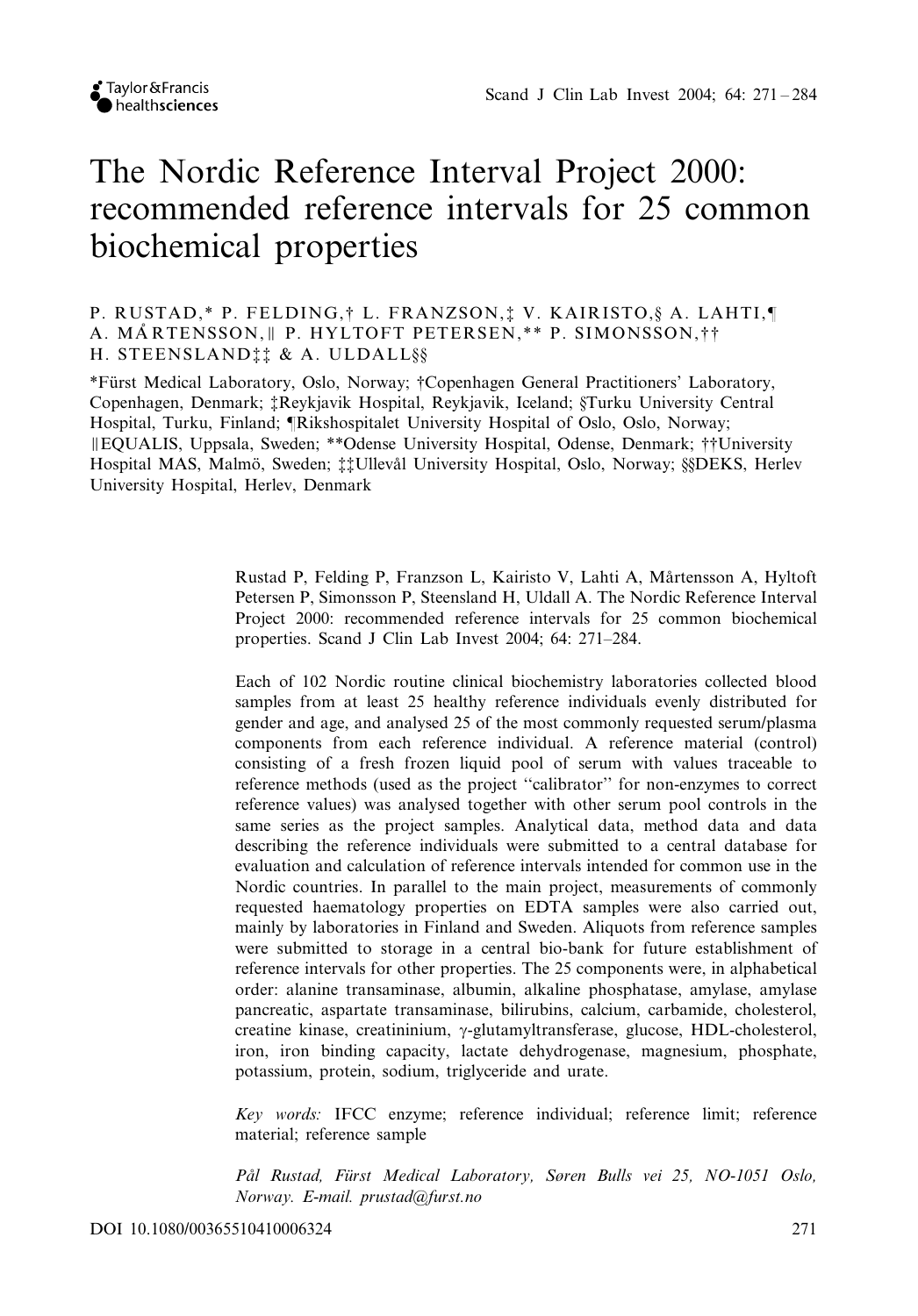# INTRODUCTION

Increasing national and international communication within the healthcare services has strengthened the need for harmonization of measurements and reference intervals in laboratory medicine. International organizations have established reference systems to help harmonization of analytical measurements. Results from internal and external quality assessment have shown that, despite the diversity of measurement methods in use, the quality of measurements is now generally acceptable.

Common reference intervals are important to facilitate collaboration and reduce errors caused by misunderstanding. Harmonization of analytical measurement should therefore logically be followed by harmonization of reference intervals within regions. Within the Nordic countries this has earlier been done for proteins [1]. Historically, because of method differences, but also because of population differences, the laboratories have been advised to establish their own reference intervals. To do this according to procedures recommended by the International Federation of Clinical Chemistry (IFCC) [2] is, however, a demanding task for a single laboratory. In practise, the laboratories therefore often use reference intervals from the literature or adjust old intervals when they introduce new methods in the laboratory. As many studies have shown, the result is that reference limits vary considerably from one laboratory to another.

The time was therefore more than ripe to make a joint effort to harmonize the reference intervals for the most frequently used biochemistry properties.

The Nordic Reference Interval Project (NORIP), which was intended to establish common Nordic reference intervals for 25 of the most frequently requested properties (the nomenclature of ''Committee on Nomenclature, Properties and Units (IFCC&IUPAC)'' is used in the text) in clinical biochemistry (Table I), was established in March 1998. The project was supported by the Scandinavian Society of Clinical Chemistry (NFKK) and organized in each participating country by project members that were elected by the respective national societies of clinical chemistry.

In addition to the biochemistry properties, Finland also sought to establish common

reference intervals for commonly requested haematology properties. This project was joined by Sweden and, partly, Denmark and was included in NORIP. The conclusions of this part of NORIP are presented elsewhere [3].

The project is presented in detail on the project home site [4].

## **TERMINOLOGY**

#### Naming of properties

The naming of properties is based on the NPU coding system, but in some cases abbreviations of these are used. Names used in this issue, the complete NPU names (in English) and their NPU codes are listed elsewhere [5].

#### Samples

To eliminate confusion between the concept ''reference sample'' (a sample from the reference individual) and ''reference material'', the term controls will be used for the latter.

## MATERIALS AND METHODS

A detailed description of reference individuals, blood collection, treatment of samples and descriptive data from the questionnaire is given elsewhere [6]. The production and characterization of the used controls are also given elsewhere [7].

#### General concept

Nordic laboratories were invited to participate in NORIP according to the following terms:

. Each laboratory will collect serum-, plasmaand full blood samples from at least 25 reference individuals (e.g. healthy personnel and their healthy adult family members, see ''Inclusion criteria'') and freeze the samples at  $-80^{\circ}$ C. The reference individuals should be evenly distributed for gender and age. Aliquots of samples should be collected for analysis at the laboratory and other aliquots for submission to a central bio-bank (7 serum aliquots, 2 plasma aliquots, 1 EDTA buffy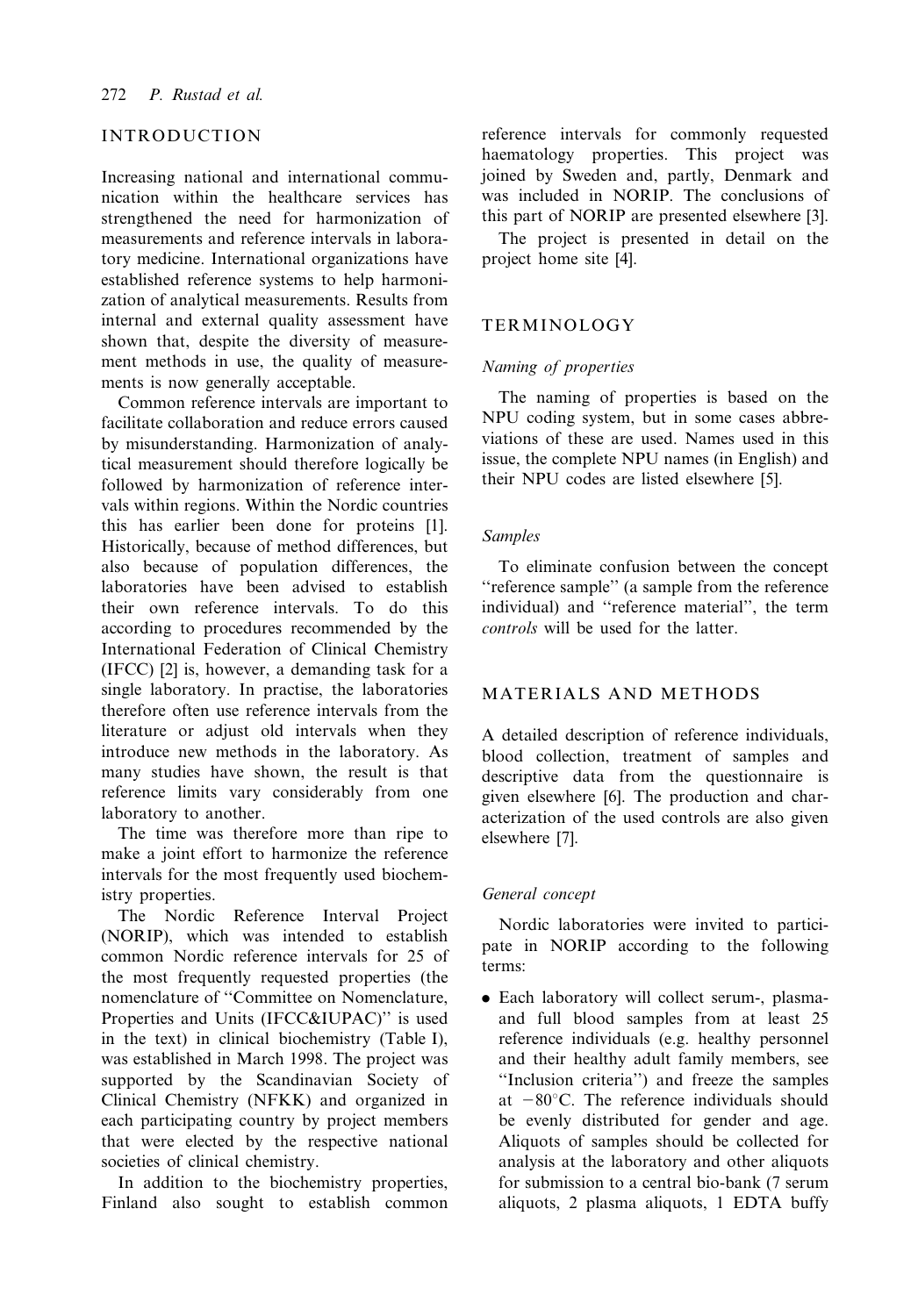|                                                      |                       |                 |                                    | <b>NFKK</b>                |                      |                        |                                                  |              |                                                                                                      |               |                                                                                                |            |          | NORIP Reference intervals                                                                                |                     |                                                                                              |                          |                          |                   |     |        |
|------------------------------------------------------|-----------------------|-----------------|------------------------------------|----------------------------|----------------------|------------------------|--------------------------------------------------|--------------|------------------------------------------------------------------------------------------------------|---------------|------------------------------------------------------------------------------------------------|------------|----------|----------------------------------------------------------------------------------------------------------|---------------------|----------------------------------------------------------------------------------------------|--------------------------|--------------------------|-------------------|-----|--------|
|                                                      |                       |                 | CAL                                | Ref.<br>Serum Quality<br>X | goal                 |                        |                                                  |              |                                                                                                      |               |                                                                                                | Calculated |          |                                                                                                          |                     |                                                                                              |                          |                          | Suggestions       |     |        |
|                                                      |                       |                 |                                    |                            |                      |                        |                                                  |              |                                                                                                      | Serum         |                                                                                                |            |          |                                                                                                          | Plasma (Li heparin) |                                                                                              |                          | Serum                    |                   |     | Plasma |
| Component                                            | Unit                  | Target<br>value | Source                             | Target<br>value            |                      | Bias Gender Age        |                                                  | Low          | 90% CI                                                                                               | High          | 90% CI                                                                                         |            | N Low    | 90% CI                                                                                                   | High                | 90% CI                                                                                       | N                        |                          | Low High Low High |     |        |
| Albumin                                              | g/L                   | 40.52           | <b>NTP</b>                         | 41.5                       | $2.1\%$              | FM                     | $18 - 39$ 36.5<br>$40 - 69$                      |              | $36.3 - 36.7$                                                                                        | 47.9<br>45.4  | $47.5 - 48.4$ 1010 35.8                                                                        | 1248       |          | $35.2 - 36.3$                                                                                            | 47.2<br>45.4        | $46.9 - 48.1$<br>$45.1 - 45.9$                                                               | 452 36<br>589            |                          | 48<br>45          |     |        |
| Bilirubin<br>Calcium                                 | $\mu$ mol/L<br>mmol/L | 8.5<br>2.266    | <b>DGKC</b><br><b>NTP</b>          | 8.97<br>2.325              | 15.1%<br>1.4%        | <b>FM</b><br><b>FM</b> | $\geq 70$<br>$\geq$ 18<br>$\geq$ 18              | 34.4<br>4.7  | $33.5 - 34.8$<br>$4.5 - 5.0$<br>$2.17$ $2.17 - 2.18$                                                 | 24<br>2.51    | $45.2 - 45.6$<br>$23.1 - 25.1$ $2738$ 5.1<br>$2.50 - 2.52$ $2569$ $2.15$ $2.14 - 2.16$         |            | 450 34.5 | $33.8 - 34.9$<br>$4.7 - 5.4$                                                                             | 26<br>2.48          | $24.3 - 28.4$<br>$2.47 - 2.50$                                                               | 244 34<br>887<br>1204    | 5<br>2.15                | 25<br>2.51        |     |        |
| Calcium.<br>albumin<br>corrected                     | mmol/L                | 2.282           | See<br>calcium<br>and<br>albumin   | 2.321                      | 1.2%                 | <b>FM</b>              | $18 - 49$<br>$\geq 50$                           |              | $2.20 \quad 2.19 - 2.21$                                                                             | 2.47          | $2.46 - 2.48$<br>$2.53$ $2.52 - 2.54$ 1149                                                     |            |          | $1385$ 2.17 2.16 - 2.18                                                                                  |                     | $2.46$ $2.45 - 2.49$<br>$2.52 \quad 2.49 - 2.53$                                             | 623<br>558               | 2.17                     | 2.47<br>2.53      |     |        |
| Carbamide<br>(urea)                                  | mmol/L                | 4.8             | NTP                                | 4.910                      | 7.9%                 | F<br>M                 | $18 - 49$<br>$\geq 50$<br>$18 - 49$<br>$\geq 50$ |              | $2.66$ $2.47 - 2.71$<br>$3.11 \quad 2.97 - 3.31$<br>$3.24$ $3.08 - 3.31$<br>$3.64$ $3.46 - 3.78$     | 6.41<br>7.97  | $6.09 - 6.71$<br>$7.66 - 8.35$<br>$8.16$ $7.97 - 8.42$                                         |            |          | 761 2.59 2.36 - 2.72<br>$585$ $3.05$ $2.68 - 3.38$<br>649 3.21 2.97 - 3.50<br>$538$ $3.46$ $3.24 - 3.61$ |                     | $6.24$ $5.76 - 6.79$<br>$7.40$ $7.23 - 8.70$<br>$8.08$ $7.50 - 8.87$<br>$8.06$ $7.83 - 9.75$ | 276<br>248<br>252<br>230 | 2.6<br>3.1<br>3.2<br>3.5 | 6.4<br>7.9<br>8.1 |     |        |
| Cholesterol                                          | mmol/L                | 4.90            | <b>NTP</b>                         | 5.220                      | $3.0\%$              | FM                     | $18 - 29$<br>$30 - 49$<br>$\geq 50$              |              | $2.89$ $2.78 - 3.04$<br>$3.43 \quad 3.28 - 3.55$<br>$4.02 \quad 3.98 - 4.14$                         | 6.92          | $6.13 \quad 6.02 - 6.37$<br>$6.77 - 7.19$<br>7.87 7.73 - 8.09 1216 3.89 3.79 - 4.01            |            |          | $674$ 2.95 2.79 - 3.14<br>$843$ $3.35$ $3.13 - 3.51$                                                     |                     | $5.89$ $5.78 - 6.52$<br>$6.75 \quad 6.41 - 7.06$<br>$7.35$ $7.22 - 7.62$                     | 316<br>368<br>618        | 2.9<br>3.3<br>3.9        | 6.1<br>6.9<br>7.8 |     |        |
| $C$ reatininium <sup>2</sup>                         | $\mu$ mol/L 70.6      |                 | NTP                                | 73.90                      | 4.7%                 | F<br>M                 | $\geq$ 18<br>$\geq\!18$                          | 51.1<br>63.6 | $50.2 - 52.0$<br>$62.8 - 64.3$                                                                       | 84.1<br>100.0 | $83.0 - 87.0$ 1391 50.5<br>$98.7 - 101.8$ 1243 62.4                                            |            |          | $47.4 - 52.7$<br>$60.7 - 63.7$                                                                           | 87.5<br>100.7       | $84.5 - 90.4$<br>$98.6 - 103.1$                                                              | 647 50<br>597            | -60                      | 90<br>100         |     |        |
| Iron <sup>3</sup><br>Iron<br>saturation <sup>4</sup> | $\mu$ mol/L 21.16     | 0.311           | NTP<br>See<br>iron,<br><b>TIBC</b> | 20.00                      | 12.5%<br>0.294 10.1% | <b>FM</b><br>F         | $\geq$ 18<br>$18 - 49$                           | 9.2<br>0.11  | $8.9 - 9.6$<br>$0.08 - 0.12$                                                                         | 33.7          | $33.0 - 34.4$<br>$0.50 \quad 0.48 - 0.58$                                                      | 2309 9.0   | 162 0.12 | $8.3 - 9.4$<br>$\overline{\phantom{a}}$                                                                  | 33.7<br>0.61        | $32.2 - 35.0$<br>$\overline{\phantom{m}}$                                                    | 1076<br>56               | 9<br>0.10                | 34<br>0.50        |     |        |
| Glucose <sup>5</sup>                                 | mmol/L                | 4.464           | <b>NTP</b>                         | 4.405                      | 3.8%                 | M<br><b>FM</b><br>F    | $\geq 50$<br>$\geq$ 18<br>$\geq$ 18<br>$\geq$ 18 |              | $0.14 \quad 0.11 - 0.17$<br>$0.16 \quad 0.14 - 0.17$<br>$3.98$ $3.94 - 4.09$<br>$3.94$ $3.86 - 4.05$ | 0.57<br>5.99  | $0.53 - 0.61$<br>$5.90 - 6.13$<br>$5.87$ $5.68 - 5.99$                                         | 133        | 368 0.14 | 919 4.18 4.14 - 4.36<br>482 4.13 3.97 - 4.18                                                             | 0.59<br>6.29        | ÷<br>$6.12 - 6.52$<br>$6.12 \quad 5.91 - 6.30$                                               | 80<br>527<br>271         | 0.15<br>4.0              | 0.57<br>6.0       | 4.2 | 6.3    |
| HDL-<br>cholesterol                                  | mmol/L                |                 | 1.331 NORIP                        | 1.387                      | $9.0\%$              | M<br>F                 | $\geq\!18$<br>$\geq$ 18                          |              | $4.17$ $4.08 - 4.24$<br>$1.03 \quad 0.99 - 1.06$                                                     | 6.21<br>2.61  | $5.96 - 6.50$<br>$2.54 - 2.66$                                                                 |            |          | 436 4.47 4.34 - 4.55<br>$1379$ 1.04 0.98 - 1.08                                                          |                     | $6.54 \quad 6.19 - 6.99$<br>$2.68$ $2.59 - 2.79$                                             | 256<br>644               | 1.0                      | 2.7               |     |        |
| Potassium <sup>6</sup>                               | $mmol/L$ 3.74         |                 | <b>NTP</b>                         | 3.732                      | 2.3%                 | M<br>FM                | $\geq$ 18<br>$\geq$ 18                           |              | $0.83 \quad 0.79 - 0.86$<br>$3.61 \quad 3.60 - 3.63$                                                 |               | $2.13$ $2.05 - 2.16$ 1222 0.80 0.75 - 0.85<br>$4.64$ $4.61 - 4.66$ $2608$ $3.47$ $3.45 - 3.49$ |            |          |                                                                                                          |                     | $2.14$ $2.09 - 2.28$<br>$4.38$ $4.32 - 4.43$ 1172                                            | 586                      | 0.8<br>3.6               | 2.1<br>4.6        | 3.5 | 4.4    |

TABLE I. Common reference intervals for the Nordic countries suggested by NORIP project group.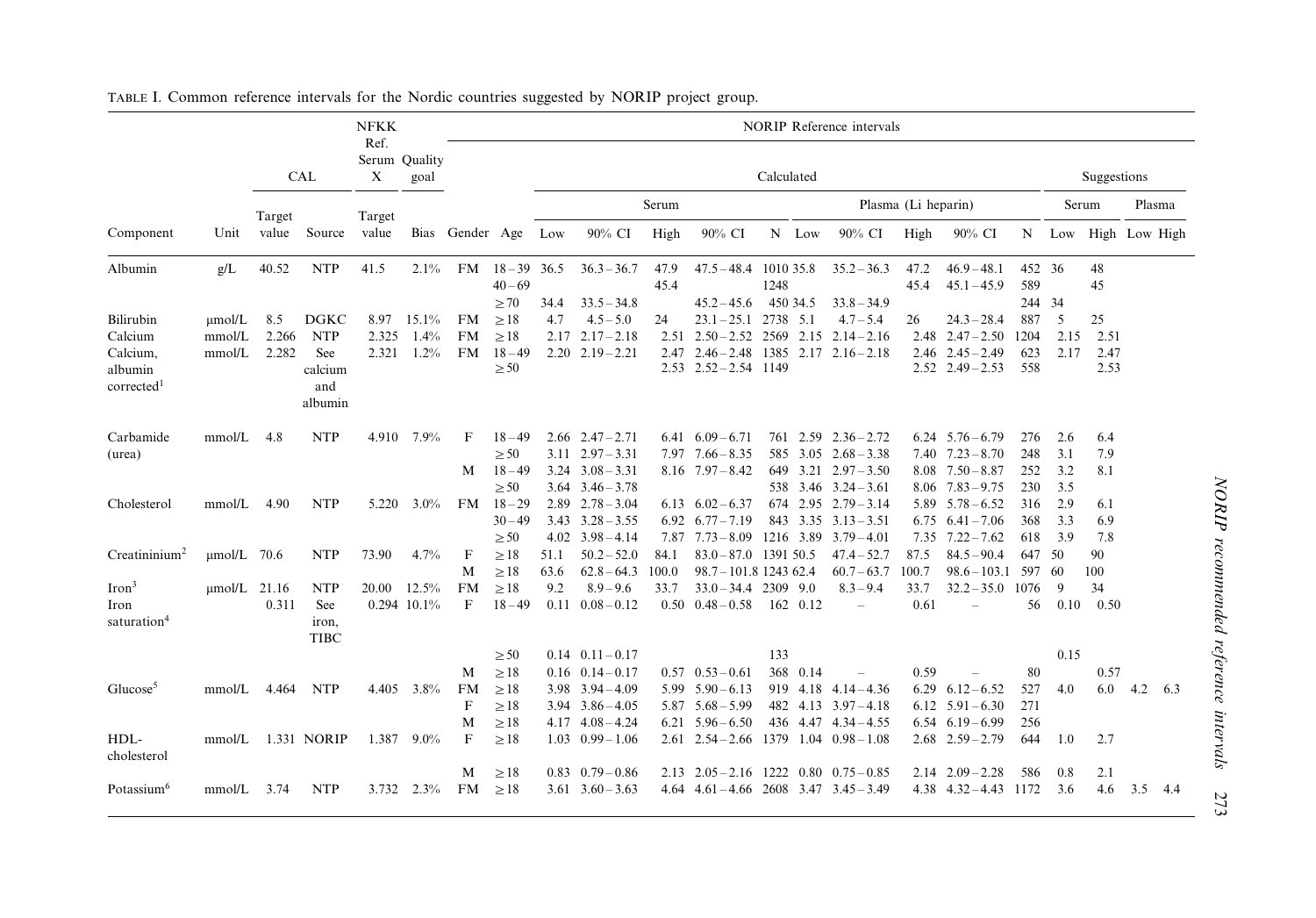|                                       |              |                 |                          | <b>NFKK</b>                |             | <b>NORIP</b> Reference intervals |                        |      |                          |       |                                                  |                  |          |                                              |                     |                                |            |         |                   |                |            |
|---------------------------------------|--------------|-----------------|--------------------------|----------------------------|-------------|----------------------------------|------------------------|------|--------------------------|-------|--------------------------------------------------|------------------|----------|----------------------------------------------|---------------------|--------------------------------|------------|---------|-------------------|----------------|------------|
|                                       |              |                 | CAL                      | Ref.<br>Serum Quality<br>X | goal        |                                  |                        |      |                          |       |                                                  | Calculated       |          |                                              |                     |                                |            |         | Suggestions       |                |            |
|                                       |              |                 |                          |                            |             |                                  |                        |      |                          | Serum |                                                  |                  |          |                                              | Plasma (Li heparin) |                                |            |         | Serum             | Plasma         |            |
| Component                             | Unit         | Target<br>value | Source                   | Target<br>value            |             | Bias Gender Age                  |                        | Low  | 90% CI                   | High  | 90% CI                                           |                  | N Low    | 90% CI                                       | High                | 90% CI                         | N          |         | Low High Low High |                |            |
| LDL-                                  | mmol/L       | 2.91            | See                      | 3.19                       | 9.1%        | FM                               | $18 - 29$              |      | $1.24$ $1.06 - 1.33$     |       | $4.29$ $3.98 - 4.38$                             |                  |          | $275$ 1.21 0.58 - 1.36                       |                     | $4.00 \quad 3.68 - 4.30$       | 144        | 1.2     | 4.3               |                |            |
| cholesterol                           |              |                 | chol.,                   |                            |             |                                  | $30 - 49$              | 1.39 | $1.28 - 1.68$            | 4.71  | $4.39 - 5.11$                                    |                  |          | $310$ 1.47 $1.16 - 1.61$                     |                     | $4.25$ $3.95 - 4.95$           | 159        | 1.4     | 4.7               |                |            |
|                                       |              |                 | HDL-<br>chol.,<br>trigl. |                            |             |                                  | $\geq 50$              | 1.98 | $1.86 - 2.16$            |       | $5.35 \quad 5.13 - 5.67$                         |                  |          | $579$ 1.94 $1.73 - 2.05$                     |                     | $5.08$ 4.89 - 5.86             | 351        | 2.0     | 5.3               |                |            |
| Magnesium                             | mmol/L       | 0.797           | <b>NTP</b>               | 0.810                      | 2.6%        | <b>FM</b>                        | $\geq$ 18              |      | $0.71 \quad 0.70 - 0.71$ |       | $0.94$ $0.93 - 0.95$ 2123 $0.71$ $0.71 - 0.72$   |                  |          |                                              |                     | $0.93 \quad 0.93 - 0.94$       | 943        | 0.71    | 0.94              |                |            |
| Sodium                                | mmol/L 137.4 |                 | <b>NTP</b>               | 140.65                     | 0.5%        | FM                               | $\geq$ 18              |      | $136.7$ $136.3 - 136.9$  |       |                                                  |                  |          | 144.8 144.5 - 145.1 2642 136.7 136.4 - 137.1 |                     | 143.6 143.4 - 143.9 1291       |            | 137     | 145               |                | 144        |
| Phosphate                             | mmol/L       | 1.03            | DGKC                     | 1.04                       | 5.4%        | F                                | $\geq$ 18              |      | $0.85$ $0.84 - 0.87$     |       | $1.49$ $1.45 - 1.50$ $1365$ $0.76$ $0.72 - 0.78$ |                  |          |                                              |                     | $1.41 \quad 1.37 - 1.45$       | 618        | 0.85    |                   | 1.50 0.76 1.41 |            |
|                                       |              |                 |                          |                            |             | M                                | $18 - 49$              |      | $0.75 \quad 0.73 - 0.77$ | 1.63  | $1.57 - 1.70$                                    |                  |          | $670$ 0.71 0.69 $-0.73$                      |                     | $1.53$ $1.45 - 1.59$           | 298        | 0.75    | 1.65              | 0.71 1.53      |            |
| Protein                               | g/L          | 67.1            | <b>DGKC</b>              | 68.7                       | 2.1%        | <b>FM</b>                        | $\geq 50$<br>$\geq 18$ | 62.4 | $62.0 - 62.7$            | 77.9  | $1.33 \quad 1.31 - 1.39$<br>$77.5 - 78.8$        | 558<br>1985 64.3 |          | $63.8 - 64.9$                                | 1.23<br>79.5        | $1.16 - 1.31$<br>$79.2 - 80.0$ | 271<br>877 | 62      | 1.35<br>78        | 64             | 1.23<br>79 |
| TIBC <sup>7</sup>                     | $\mu$ mol/L  | 68.0            | <b>NORIP</b>             | 68.0                       | 4.8%        | FM                               | $\geq$ 18              | 48.9 | $48.5 - 50.1$            | 83.4  | $81.1 - 85.7$                                    |                  | 668 47.4 | $44.7 - 49.8$                                | 79.8                | $76.0 - 84.5$                  | 136        | 49      | 83                | 47             | 80         |
|                                       |              |                 | (IFCC<br>methods)        |                            |             |                                  |                        |      |                          |       |                                                  |                  |          |                                              |                     |                                |            |         |                   |                |            |
| Triglyceride <sup>8</sup>             | mmol/L       | 1.31            | <b>DGKC</b>              |                            | 1.287 16.4% | <b>FM</b>                        | $\geq$ 18              |      | $0.47 \quad 0.44 - 0.48$ |       | $2.60 \quad 2.35 - 2.86$                         |                  |          | $1203$ 0.45 0.42 - 0.48                      | 2.39                | $2.21 - 2.55$                  | 704        | 0.45    | 2.60              |                |            |
| Urate                                 | µmol/L 290.2 |                 | <b>NTP</b>               | 309.9                      | 7.2%        | F                                | $18 - 49$ 154          |      | $148 - 159$              | 350   | $340 - 365$                                      |                  | 780 160  | $142 - 168$                                  | 365                 | $333 - 407$                    | 280        | 155 350 |                   |                |            |
| (uric acid)                           |              |                 |                          |                            |             |                                  | $\geq 50$              |      |                          | 394   | $379 - 414$                                      | 608              |          |                                              | 421                 | $397 - 456$                    | 257        |         | 400               |                |            |
|                                       |              |                 |                          |                            |             | М                                | $\geq$ 18              | 231  | $225 - 239$              | 475   | $466 - 481$                                      | 1232 227         |          | $213 - 235$                                  | 482                 | $455 - 502$                    | 503        | 230 480 |                   |                |            |
| Enzymes [8]<br>Alanine                | U/L          | 17.8            | <b>DGKC</b>              | 24.2                       | 14.1%       | F                                | $\geq$ 18              | 8    | $6.7 - 8.5$              | 46    | $43 - 49$                                        | 1220             | 7        | $6 - 8$                                      | 45                  | $37 - 50$                      | 482        | 10      | 45                |                |            |
| transaminase                          |              |                 |                          |                            |             | M                                | $\geq$ 18              | 10   | $8.9 - 10.9$             | 68    | $63 - 74$                                        | 1080             | 10       | $9 - 11$                                     | 68                  | $56 - 87$                      | 443        |         | 70                |                |            |
| Aspartate                             | U/L          | 23.6            | <b>NORIP</b> 25.5        |                            | 7.9%        | F                                | $\geq$ 18              | 13   | $12 - 13$                | 37    | $35 - 38$                                        | 1128             | -14      | $13 - 14$                                    | 36                  | $34 - 38$                      | 533 15     |         | 35                |                |            |
| transaminase <sup>9</sup>             |              |                 |                          |                            |             | M                                | $\geq$ 18              | 14   | $13 - 15$                | 45    | $43 - 47$                                        | 1012             | -16      | $16 - 17$                                    | 45                  | $43 - 52$                      | 480        |         | 45                |                |            |
| Creatinekinase                        | U/L          | 118.8           | DGKC 133.3               |                            | 16.8%       | F                                | $\geq$ 18              | 33   | $31 - 35$                | 207   | $180 - 233$                                      | 1048             | -35      | $32 - 36$                                    | 215                 | $192 - 257$                    | 473        | 35      | 210               |                |            |
|                                       |              |                 |                          |                            |             | M                                | $18 - 49$              | 50   | $45 - 54$                | 398   | $351 - 487$                                      | 397 55           |          | $49 - 62$                                    | 481                 | $308 - 738$                    | 175        | 50      | 400               |                |            |
|                                       |              |                 |                          |                            |             |                                  | $\geq 50$              | 39   | $36 - 46$                | 277   | $252 - 415$                                      |                  | 404 42.0 | $42 - 46$                                    | 405                 | $261 - 475$                    | 200        | 40      | 280               |                |            |
| Alkaline<br>phosphatase <sup>10</sup> | U/L          | 64.0            | <b>NORIP</b>             | 72.5                       | 10.3%       | <b>FM</b>                        | $\geq$ 18              | 37   | $36 - 39$                | 106   | $101 - 113$                                      |                  | 954 44.0 | $35 - 48$                                    | 95                  | $90 - 113$                     | 141 35     |         | 105               |                |            |
| $\gamma$ -glutamyl-                   | U/L          | 35.8            | <b>NTP</b>               | 35.42                      | 14.1%       | F                                | $18 - 39$              | - 10 | $9 - 11$                 | 42    | $34 - 54$                                        | 283              | 9.0      | $\qquad \qquad -$                            | 42                  | $\overline{\phantom{a}}$       | 113        | 10      | 45                |                |            |
| transferase                           |              |                 |                          |                            |             | F                                | $\geq 40$              | -11  | $10 - 11$                | 77    | $64 - 81$                                        | 445              | 9.0      | $3 - 10$                                     | 77                  | $61 - 92$                      | 206        | -10     | 75                |                |            |
|                                       |              |                 |                          |                            |             | М                                | $18 - 39$              | -12  | $10 - 13$                | 78    | $56 - 168$                                       |                  | 244 11.0 | ÷                                            | 117                 | $\overline{\phantom{a}}$       | 104        | -10     | 80                |                |            |
|                                       |              |                 |                          |                            |             | М                                | $\geq 40$              | 15   | $14 - 16$                | 114   | $99 - 134$                                       |                  | 409 13.0 | $10 - 14$                                    | 109                 | $72 - 127$                     | 185 15     |         | 115               |                |            |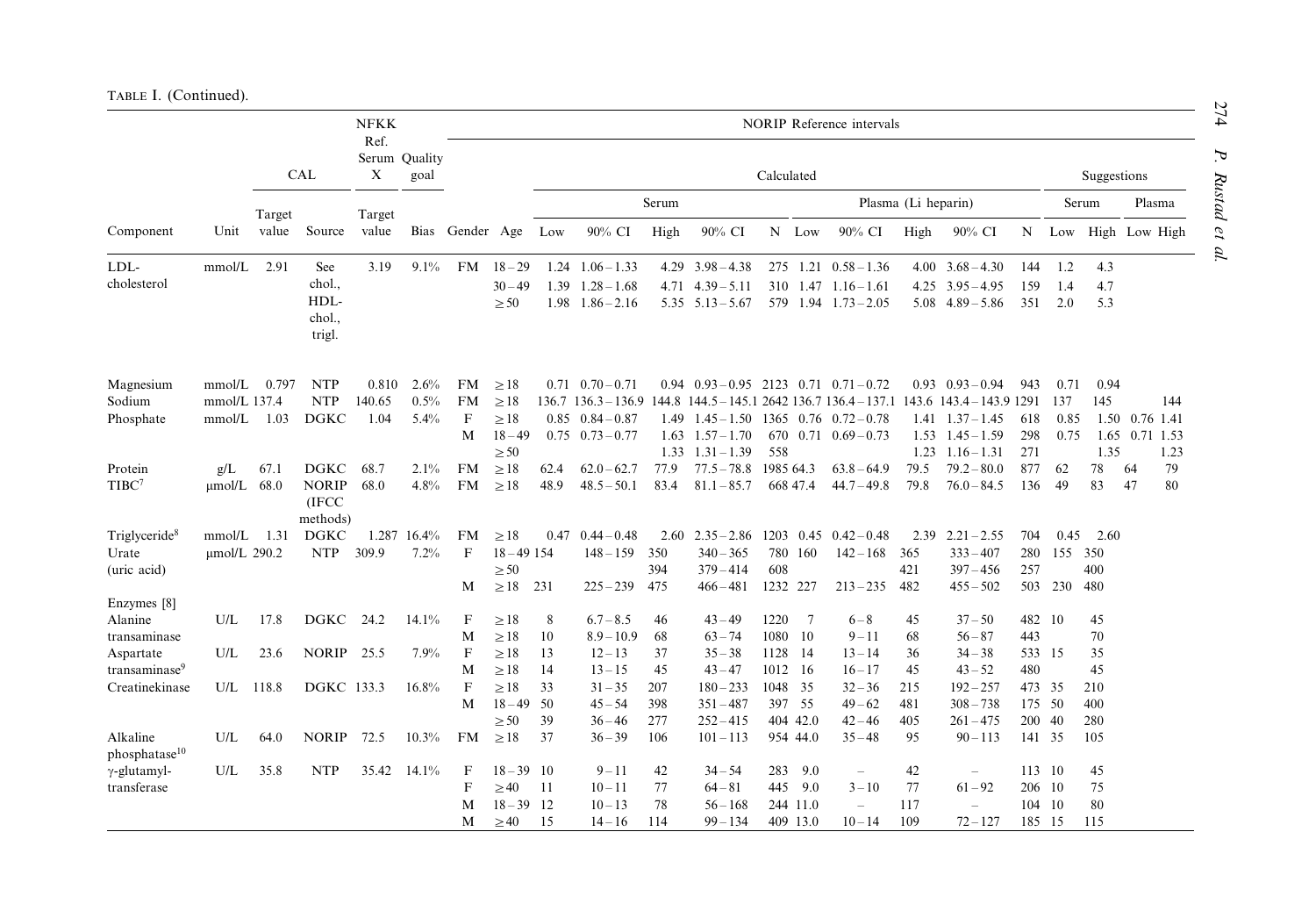TABLE I. (Continued).

| <b>NFKK</b><br>Ref.                    |            |              |                              |                    |                | <b>NORIP Reference intervals</b> |                      |          |                                        |            |                                         |                   |                       |                               |                         |            |                    |             |               |
|----------------------------------------|------------|--------------|------------------------------|--------------------|----------------|----------------------------------|----------------------|----------|----------------------------------------|------------|-----------------------------------------|-------------------|-----------------------|-------------------------------|-------------------------|------------|--------------------|-------------|---------------|
|                                        |            |              | CAL                          | Serum Quality<br>Х | goal           |                                  |                      |          |                                        |            |                                         | Calculated        |                       |                               |                         |            |                    | Suggestions |               |
|                                        |            | Target       |                              | Target             |                |                                  |                      |          |                                        | Serum      |                                         |                   |                       | Plasma (Li heparin)           |                         |            |                    | Serum       | Plasma        |
| Component                              | Unit       | value        | Source                       | value              |                | Bias Gender Age                  |                      | Low      | 90% CI                                 | High       | 90% CI                                  | N<br>Low          | 90% CI                | High                          | 90% CI                  | N          | Low                |             | High Low High |
| Amylase<br>Amylase,<br>pancreatic      | U/L<br>U/L | 55.4<br>27.0 | <b>NORIP</b><br><b>NORIP</b> | 60.7<br>28.6       | 14.7%<br>17.5% | FM<br><b>FM</b>                  | >18<br>$\geq$ 18     | 27<br>11 | $25 - 29$<br>$6 - 13$                  | 118<br>64  | $113 - 124$<br>$54 - 68$                | 719 24<br>497 11  | $20 - 29$<br>$8 - 13$ | 115<br>-61                    | $99 - 122$<br>$49 - 71$ | 311<br>218 | -25<br>- 10        | 120<br>65   |               |
| Lactate<br>dehydrogenase <sup>11</sup> | U/L        | 141          | <b>NORIP 147.8</b>           |                    | 6.3%           | FM                               | $18 - 69$ 103<br>>70 | 114      | $90 - 106$<br>$\overline{\phantom{a}}$ | 204<br>255 | $198 - 210$<br>$\overline{\phantom{a}}$ | $372 -$<br>$87 -$ |                       | -<br>$\overline{\phantom{m}}$ |                         |            | 0 1 0 5<br>0 1 1 5 | 205<br>255  |               |

NFKK = Scandinavian Society of Clinical Chemistry; NORIP = Nordic Reference Interval Project; NTP = Nordic Trueness Project; DGKC = Deutsche Gesellschaft für Klinische Chemie;  $TIBC = \text{total}$  iron-binding capacity;  $IFCC =$ International Federation of Clinical Chemistry.

Explanations to the column labels:

''Target value'': Target value for CAL is used to correct non-enzyme reference values.

''Source'': NTP: Transferred value from IMEP 17 Material 1 in Nordic Trueness Project, 2002. DGKC: Reference method value from DGKC, 1997. NORIP: Median of CAL values in NORIP.

"Ouality goal": The percentages are calculated for each property as 0.375 of total biological variation calculated from reference intervals in Table I as  $[\ln(H) - \ln(L)]/4$ for lognormal distributions or as  $0.5$  (H-L)/(H+L) for normal distributions where H (high reference limit) minus L (low reference limit) is the most narrow suggested reference interval for that property.

''LOW'' and ''HIGH'': Low and high reference limit.

''Gender'': F-female, M-male

''Calculated'': The reference limits and 90% confidence intervals (90% CI) in most cases are given with one decimal more than is reasonable to use in practice. ''N'': Number of reference values used to calculate reference interval.

 $1$ Calcium + 0.020  $\times$  (41.3-albumin) where 41.3 g/L is the albumin median.

<sup>2</sup>See Table III and plot of enzymatic -, Vitros  $-\overline{a}$  and Jaffe´ methods on NORIP home site [4].

 $3$ Results < 6 umol/L removed.

 $4$ Oestrogen users and iron $< 6$  umol/L removed.

 $5F$ asting ( $>12$  h).

<sup>6</sup>See Table II LDL-cholesterol = cholesterol - HDL-cholesterol - triglyceride/2, where triglyceride is <4.0 mmol/L.

<sup>7</sup>Oestrogen users removed.

 ${}^{8}$ Fasting ( $>12$  h).

<sup>9</sup>Results for individuals that participated in strenuous sports during the last week before sample collection are excluded.

<sup>10</sup>Roche Modular and Vitros for serum and only Vitros for <sup>p</sup>lasma.

<sup>11</sup>Only Roche Modular.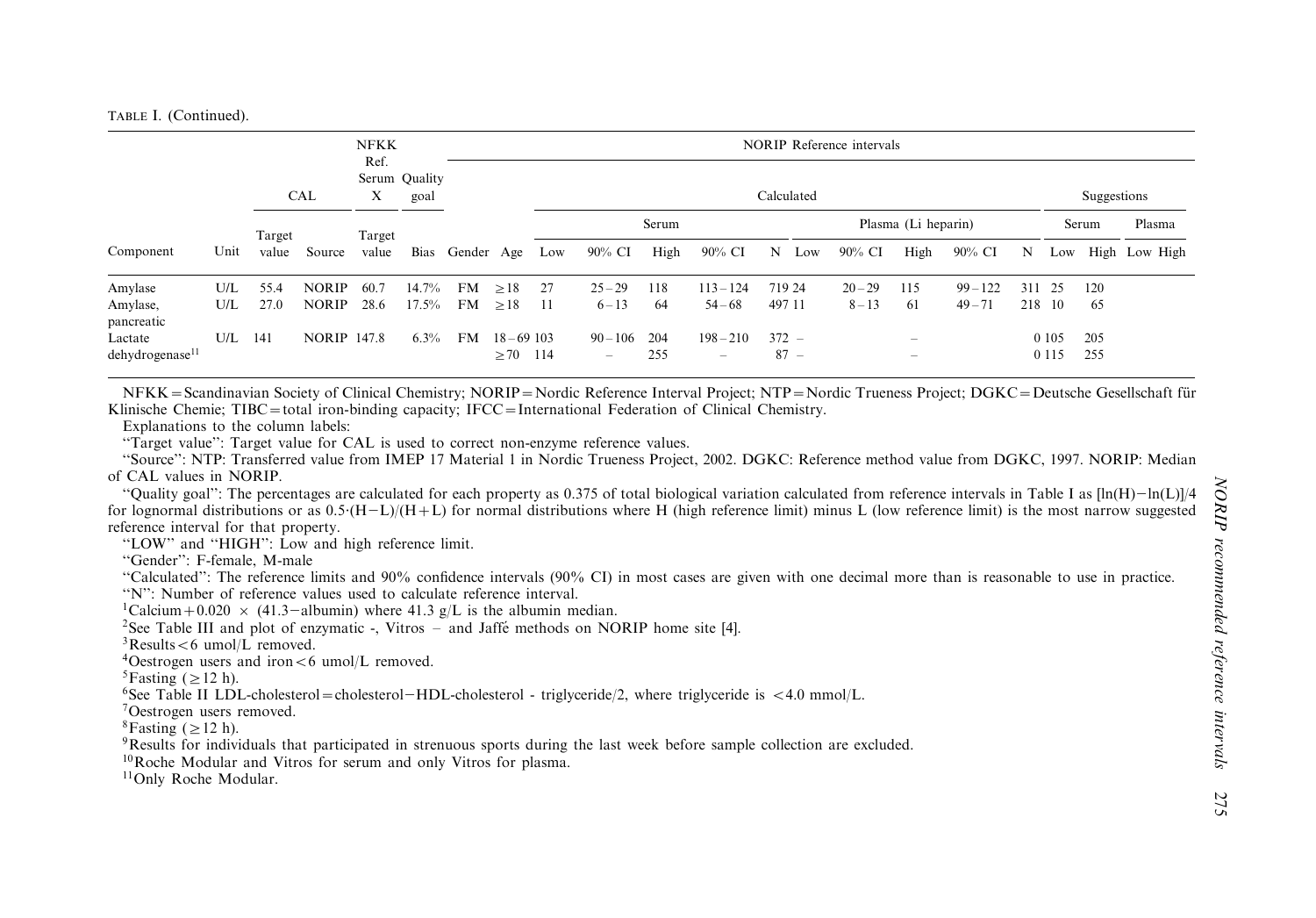coat, each 1 mL). Each reference individual should fill out a questionnaire in order to collect relevant data for compilation and evaluation of reference intervals.

- . Each laboratory will receive 5 controls on dry ice: CAL, X, HIGH, LOW, P. The material CAL holds reference method target values for most properties and will be the ''calibrator'' of the project. Material X with transferred target values is produced for future use. Both CAL and X are unmodified fresh frozen serum pools from male blood donors. Material HIGH is a serum pool concentrated by freeze-drying and LOW is material HIGH diluted 1:2 with an aqueous solution of sodium and calcium. These two materials, HIGH and LOW, will be used to evaluate method linearity. P is a serum pool from women using oestrogen and serves as a general control with somewhat different properties than the other pools.
- . Each laboratory will measure the controls (10 replicates of CAL and 3 of each of the other controls) along with the samples in at least one series. If additional series are run, 10 replicates of X will be included with the samples in each series. All laboratories will be asked to analyse the thawed samples. The laboratories are also encouraged to carry out measurements of fresh serum and plasma samples with controls in the series described above.
- . Each laboratory will submit analytical data, method data and reference individual data to a central database.
- . Reference intervals will be computed centrally.
- . Each laboratory will contribute \$600 to the project group for the whole project.
- . When the project is finished, the bio- and data-bank will be administered by the NFKK.

## Ethical considerations

Reference subjects participated in the project after receiving written information and giving written consent. The study was approved by ethics committees in all the Nordic countries. Owing to different rules relating to the integrity of subjects and samples, slightly different routines were used in the five countries. In Sweden, the reference individuals are allowed to retrieve samples stored in the bio-bank and also to obtain results. In the other countries, the results were made unidentifiable and not traceable to individual subjects.

# INCLUSION CRITERIA FOR REFERENCE INDIVIDUALS

The reference individual should

- be subjectively healthy;
- have reached the age of 18 years;
- . not be pregnant or breastfeeding;
- . not have been submitted to hospital nor have been seriously ill during the past month;
- . not have consumed more than 2 measures of alcohol (24 g pure alcohol) in the last 24 h;
- . not have given blood as a donor in the past 5 months;
- . not have taken prescribed drugs other than oral contraceptives or oestrogens during the past 2 weeks;
- . not have smoked during the hour before blood sampling.

## SAMPLE HANDLING

#### Sample collection

The reference individual should sit for at least 15 min before sample collection. The sample should be collected using the standard technique from the cubital vein with as little stasis as possible.

## Preanalytical handling

Heparin- and EDTA sample tubes should be mixed by turning the sample tubes 10 times. If possible, the sample tubes should be placed in the dark in order not to influence bilirubin concentrations.

After sample collection, the primary tubes without additives should be kept at room temperature for 30 min to  $1\frac{1}{2}$  h before centrifugation and Li-heparin tubes should be centrifuged within 15 min, at room temperature. The samples should be centrifuged for 10 min (at a minimum of 1500 g).

The serum samples should be distributed to secondary sample tubes within 2 h after sample collection, and plasma within 30 min. The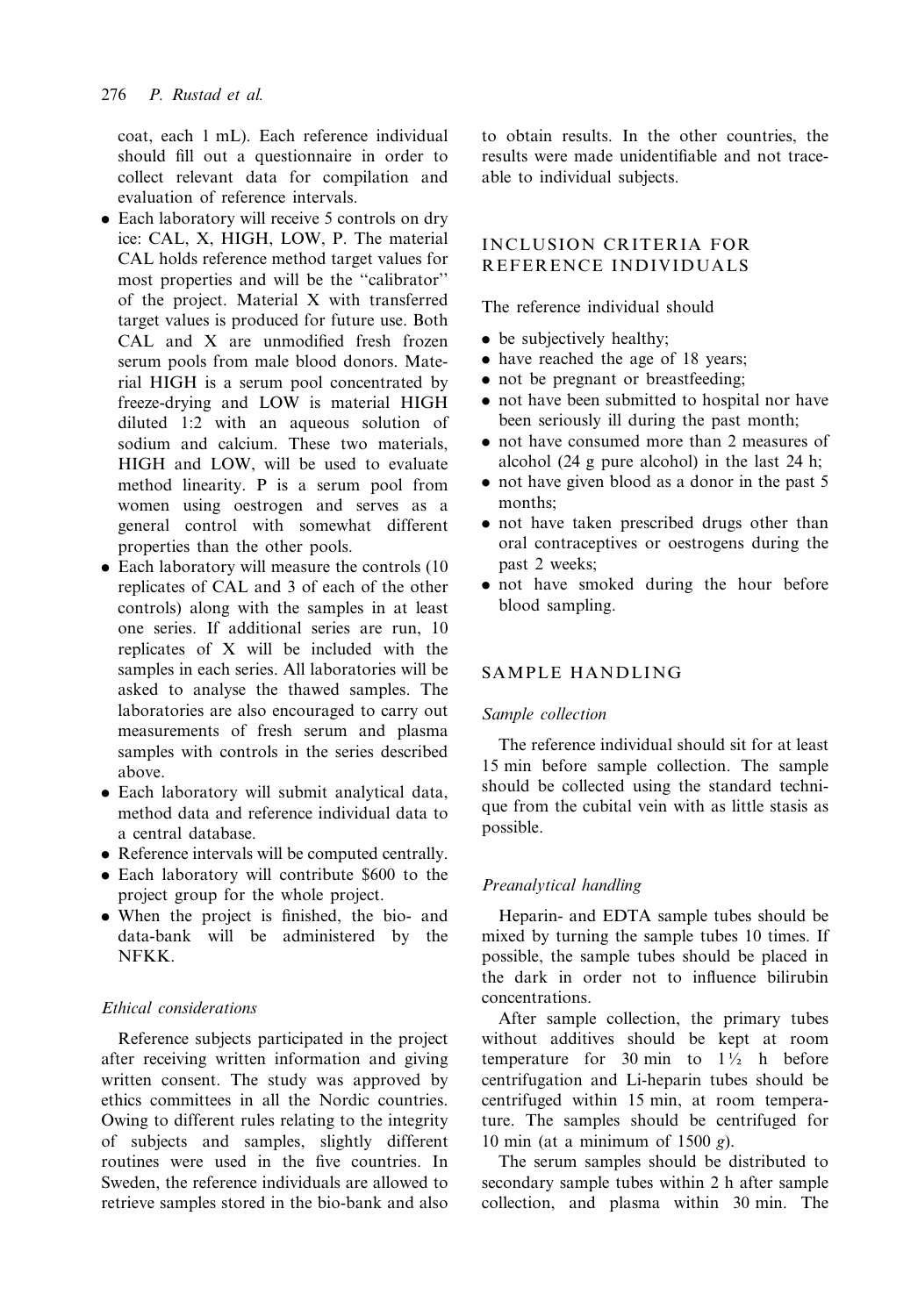samples should be placed at  $-80^{\circ}$ C within 4 h after sample collection.

#### Analysis

Before analysis, the samples should be thawed at room temperature in the dark for one hour, and then mixed by turning the tubes 10 times. The measurements should be done within 4 h after thawing of the samples.

If fresh samples were used for analysis, the measurements should be done within 8 h after sample collection. Reference samples and controls should be run in one series, one measurement of each reference sample, and the controls according to the terms given above.

# DATA

#### Data collected from participating laboratories

- . Analytical method: method categories according to the Labquality(http://www.labquality.fi/) Clinical Chemistry Methods Guide 1999 – 2000: Instrument manufacturer, instrument name, method group, method name, unit. In addition: Slope and intercept  $(V_s = V_i \times slope + intercept,$  where  $V_s$  is submitted value and  $V_i$  is original instrument value).
- . Reference individual data registered on questionnaire: identification code number (these codes are project-specific and retain the anonymity of the reference persons), age, gender, height, weight, date of first day of last menstrual period (women), ethnic origin, heredity for diabetes, number of years residing in a Nordic country, chronic disease(s), medication, strenuous exercise during last week, alcohol consumption, habitual smoking, number of hours from the last meal, date of blood sampling, total number of blood donations.
- . Control analytical data: control ID, measurement date, series no. (a common number for control values and reference values measured in the same series), measurement value.
- . Reference individual analytical data: project no. for the individual, measurement date, series no., material (serum or plasma), material handling (fresh or thawed), measurement value.

#### Database

A total of 102 laboratories participated in the project giving approximately 200 000 measurement data, 125 000 reference values (of which nearly half are on thawed serum) from 3036 reference individuals and approximately 75 000 control values.

All data are stored in a Microsoft Access relational database at Fürst Medical Laboratory, Oslo, and are administered by Pål Rustad. The database is stored on a central server and is password restricted. The content is backedupeach day on a tape and is stored in a fireproofcabinet. Back-up is available for 3 months. A copy of the database is also storedon a compact disc located in another building.

#### Data handling

Enzymes and non-enzymes are treated differently.

Enzymes. With respect to enzyme methodology, only results obtained by routine assay conditions at  $37^{\circ}$ C, which were compatible with and traceable to the IFCC reference methods, were included. Only complete measurement systems, i.e. reagents, calibrator and instrumentation supplied by the same manufacturer, were accepted. In cases where local adjustment of slopes and intercepts had been used, the reported values were recalculated to the original values [8].

Non-enzymes. For each series, the reference values were multiplied by the factor Target CAL/Mean CAL in that series. For series with only  $X$  (see "General concept") the factor Target X/Mean X was used.

#### Target values for control sera

The target values for CAL were established in three different ways depending on the property in question (see Table I):

- 1. Transferred value from IMEP 17, Material 1 [9] to CAL by The Nordic Trueness Project, 2002 [10].
- 2. Reference method values established by DGKC (Deutsche Gesellschaft für Klinische Chemie) in 1997.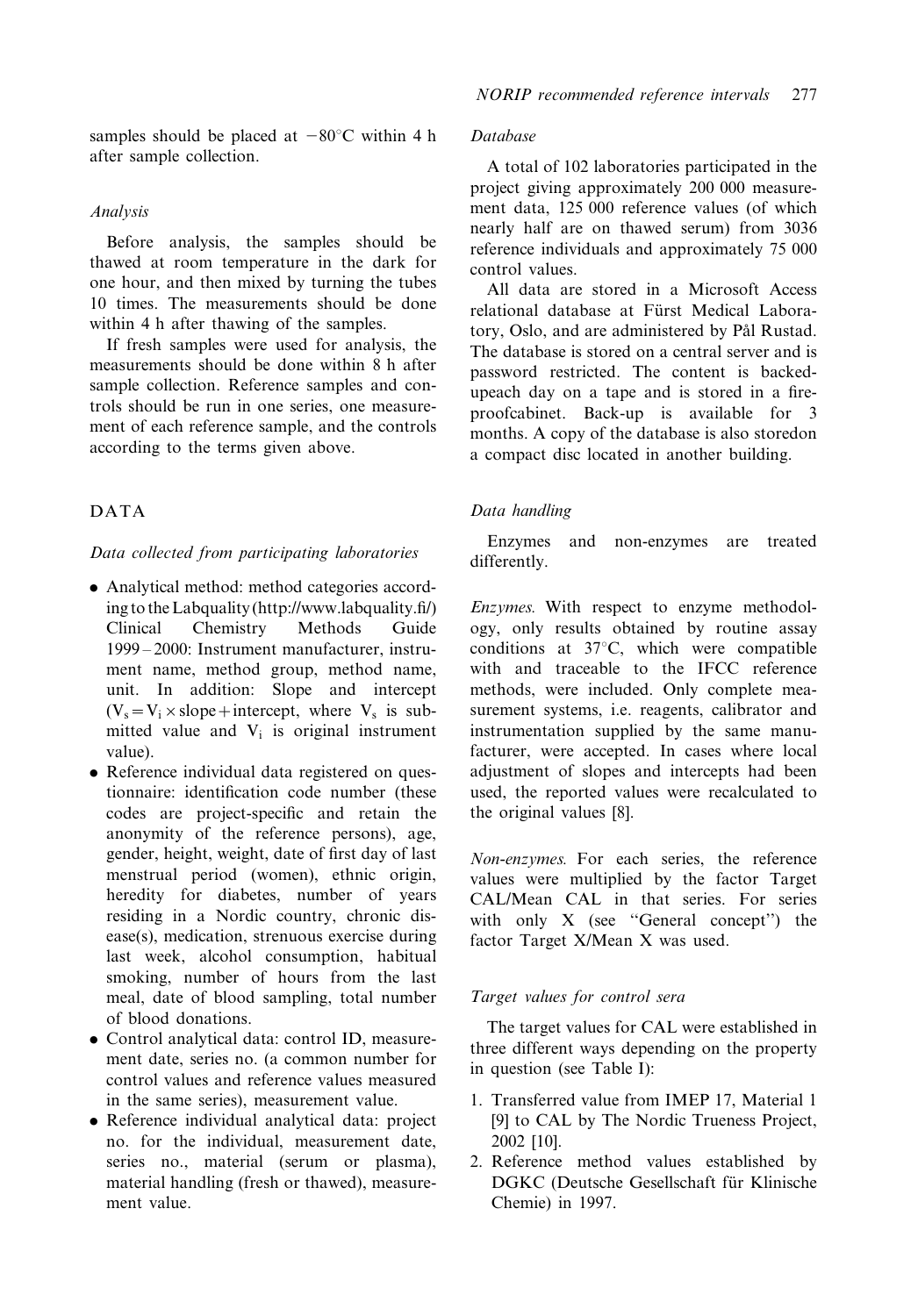### 278 P. Rustad et al.

3. Median of all laboratory means in NORIP (HDL-cholesterol and total iron-binding capacity (TIBC) only).

The target value for X was either established as transferred value from IMEP 17, Material 1 in The Nordic Trueness Project or as transferred value from CAL in NORIP.

#### Data exclusion

Data have been excluded for different reasons:

- . Insufficient control data enclosed with the reported reference values.
- . Same samples measured by different methods on same property.
- . Material deviation: large differences between results obtained for a quantity from varying materials (fresh/thawed, serum/plasma) for the same individual—clearly deviating values were excluded.
- . Exclusions of individuals (exclusion criteria): extreme values for one or more properties for one individual excluded all results for that individual:
	- $\blacksquare$  Glucose  $\geq$  11.1 mmol/L, fasting glucose  $\geq$ 7.0 mmol/L (fasting $\geq$ 12 h).
	- \_ 5s/3s and 4s/4s rule: At least one value outside median $+5s$  for one property and at least one value for a different property outside median $+3s$  (5s 3s rule). The same rule has also been applied with 4s limits for both properties (s is the total biological variation based on NORIP data, logaritmic transformations).
- . Method exclusions: enzyme methods not compatible with the IFCC  $37^{\circ}$ C reference method or traceability questioned. UIBC reported as TIBC method, ionized calcium reported as total calcium method, poor correlation between serum and plasma for some methods.
- . Property-specific exclusions: non-fasting (triglyceride, glucose), diabetes in near family (glucose), physical activity (CK), oestrogen use (TIBC), iron values  $<6 \mu$ mol/L (iron and iron saturation).
- . Outliers for enzymes: results lying outside the interval mean $+4s$ , where s is the standard deviation of a reference distribution, were

excluded as outliers. This rule was applied to gender-specific distributions after logarithmic transformation.

. Outliers for non-enzymes: Dixon's rule as implemented in the RefVal 4.0 program [11] was used to define outliers (see ''Calculation of reference intervals'').

# CALCULATION OF REFERENCE INTERVALS

## Random number addition

If the laboratory has submitted the data with n number of decimals, then the least significant digit  $(LSD) = 10^{-n}$ . If the submitted reference value is R, then a random number between  $R-LSD/2$  and  $R+LSD/2$  is added. This has been done because we wanted to weight the uncertainty of rounding measurement values (e.g. when different units have been used for the same property) and to eliminate the tied (equal) value problem (when interpolating to find percentile, number of equal values are not taken into account) when calculating reference intervals.

## Standard software

A simple non-parametric method has been used to calculate low and high reference limits as 2.5 and 97.5 percentiles of the distribution of reference values. Calculations have been done using the computer program Refval 4.0 [11] based on the IFCC recommendations.

## Partitioning

Partitioning of distribution of reference values has been evaluated using a theory outlined by Lahti et al. [12] and incorporated in a special version of Refval 4.0. The criteria for no partitioning is that  $> 0.9\%$  and  $< 4.1\%$ of each subdistribution should be outside the 2.5- and 97.5 percentiles of the common distribution.

Gender partitioning was mostly decided by use of this program. Reasonable age limits have been estimated by ''qualified guessing'' prior to exposure to the partitioning program.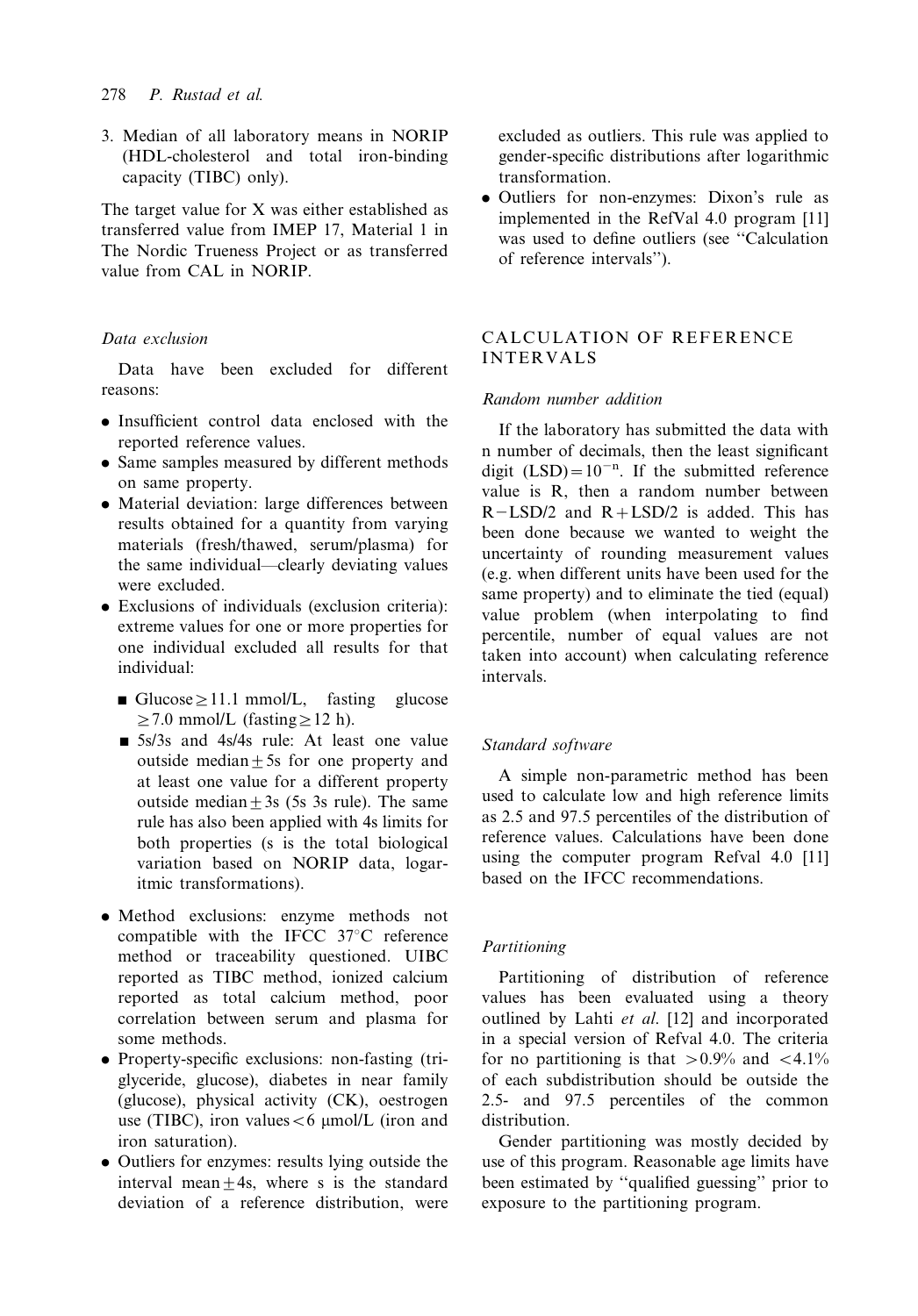#### Clinical evaluation of reference intervals

Seven work groups consisting of clinical biochemists from different laboratories in Norway have evaluated the reference intervals for all properties based upon the information presented on the NORIP home site [4]. The results of this evaluation were presented at a one-day meeting in April 2003, in Oslo (these reports are also available on the NORIP home site). Most of the suggestions from the groups have been taken into account in the final proposal presented below.

## DOCUMENTATION

Results from NORIP have been continuously updated on the NORIP home site [4]. To see specific details for each property, first select ''Preliminary project data'', then ''Compiled data for each report'', then select the specific property from the table.

# RESULTS

### Proposed reference intervals

See Table I.

#### NFKK Reference Serum X

Control X used in this project is now officially named ''NFKK Reference Serum X'' and is commercially available through DEKS (Danish Institute for External Quality Assurance for Laboratories in Health Care, Denmark, http://www.deks.dk/). Certified and indicative values for this serum are established either as transferred values from IMEP 17, Material 1 in the Nordic Trueness Project or as transferred values from CAL in NORIP or as median of laboratory mean in NORIP [9, 13].

# Nordic Reference Interval Project Bio- and Data Bank (NOBIDA)

By establishing a bio-bank, the intention is to make the samples available for possible future projects on Nordic reference intervals for other properties than those described here. NFKK has established a group that will handle requests for data and samples from NOBIDA. The leader for the group is Pål Rustad. Guidelines for requests are published on the NORIP home site. The bio-bank, including NFKK Reference Serum X, is located at DEKS and the data are located at Fürst Medical Laboratory, Oslo.

# DISCUSSION

#### Selection of reference individuals

Ideally, reference individuals should have been selected randomly from the population the reference intervals are intended to serve. This principle is not strictly followed in all aspects:

- . Reference individuals are selected from readily available individuals in the local surroundings of the participating laboratories throughout the Nordic countries. This might be a problem, but we have no indications of possible bias or dispersion that may stem from this deviation from the ideal conditions.
- The prevalence of reference values from each country is not in concordance with the relative populations in the Nordic countries. Sweden deviates the most in this respect. As the calculations show that the differences between countries are small enough to support common reference intervals, this deviation is considered to be of minor importance.
- . The age distribution of the reference individuals is not in agreement with the age distribution of the populations in the Nordic countries. This is a result of the original concept of the project to obtain samples evenly distributed in each age group.

A general theory for correction of prevalence deviations [14] and examples from NORIP for some enzymes on the relative number of reference values from each country compared to the relative country populations are presented by Lahti [15].

#### Analytical methods

Traceability. When NORIP started out it was not clear how the effect of the plurality of laboratories and routine measurement methods compared to the traditional use of one routine method would affect the calculated reference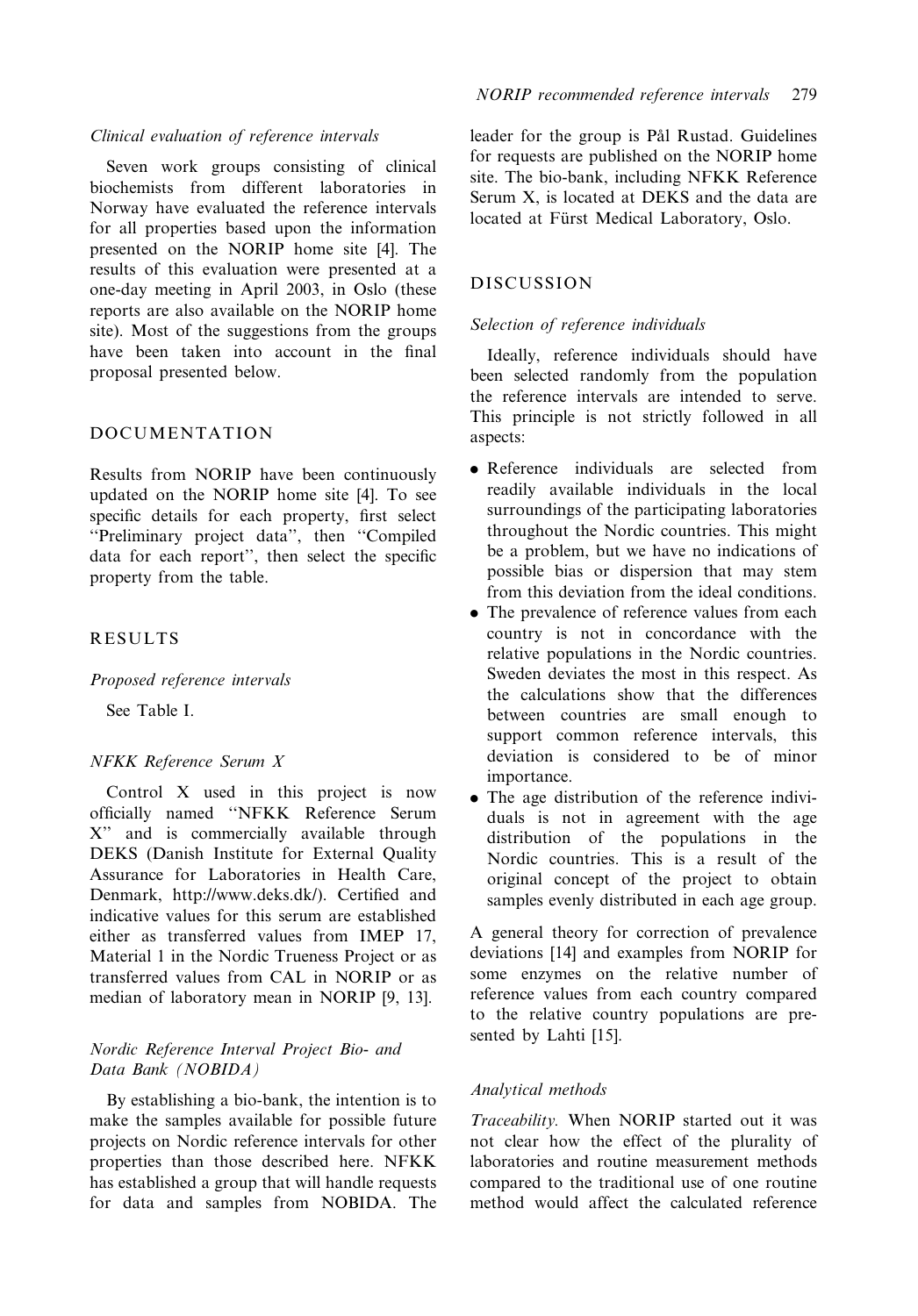intervals. In order for the laboratories and the IVD manufacturers to accept the possible deviations found for individual routine methods, it was decided that laboratory and method biases should be corrected by using control materials of the highest possible quality to be measured together with the reference samples. It was crucial to use commutable materials. It was also essential that the target values used for the project ''calibrator'' were traceable to the highest metrological order. Looking at the outcome, the general conclusion is that this part of the project design has been successful.

Correction. For the NORIP concept to work properly, it is crucial that the control materials are commutable. However, this demand leaves us with a project calibrator where the concentrations are low for some properties. Among the non-enzymes this could be a problem for bilirubin. For this property, however, the reference limits turned out to be nearly identical whether correction was applied or not. For the enzymes where the calibrator levels also were low, it was decided that no calibrator correction should be done, but instead strict criteria on methodology and traceability to the IFCC reference methods  $(37^{\circ}C)$  was applied.

For each property and each laboratory, an evaluation on the fraction HIGH/LOW was done, following calculation of reference intervals before and after removal of laboratories with the largest deviations [16]. This did not bring about any apparent changes in the calculated reference intervals and led to the decision not to eliminate laboratories with somewhat deviating corrected control values. This is considered beneficial because the quality of the evaluation of subgroups will improve with number of reference values in each subgroup. The control P was included in the project because of the different characteristics (serum pool from females using contraceptives) than the other serum pools used as controls. Evaluation of the results on control P relative to other controls did not show any apparent differences between measurement systems.

# Reference interval calculation

The Refval 4.0 software calculates reference intervals using three different methods: the simple non-parametric, the bootstrap nonparametric and the parametric methods. The parametric method uses a two-step transformation procedure to normalize a distribution. As such transformations in many cases were less successful, the project group decided that a simple non-parametric method, independent of distribution shape, should be the method of choice. Even if some researchers prefer the bootstrap method with somewhat narrower 90% confidence intervals for the reference limits, our experience is that both methods give much the same results.

During the project an improved theory on subgroup partitioning was developed [12] and used. The recommended intervals from the program have generally been adopted with few exceptions where the clinical use for partitioning was marginal.

The obvious question when making common reference intervals for several countries is whether the reference intervals are truly common [15]. This question is perhaps the most relevant for Iceland with its small and homogeneous population. Because the number of reference values is small compared with that of the other countries, the uncertainty regarding the calculated country reference intervals is greater, thus leaving this question only roughly answered. On the other hand, the influence on the overall distribution is small. Country differences are presented elsewhere [4, 5].

There are many aspects of the data that have not been investigated in detail. These include relations between reference values and information from the questionnaire, i.e. the biological, geographical and sample collection parameters of each individual. Gender, age, country differences and body mass index have been carefully investigated and to a certain extent fasting [5]. However, parameters not especially mentioned are still not systematically investigated.

# Specific properties

Creatininium. As for all other non-enzymes, the reference values have been corrected to a level corresponding to the reference method value of CAL (isotope dilution GC-MS reference method) irrespective of the method used. Plots of the reference value distributions for males and females originating from the three major method groups, wet chemistry Jaffé,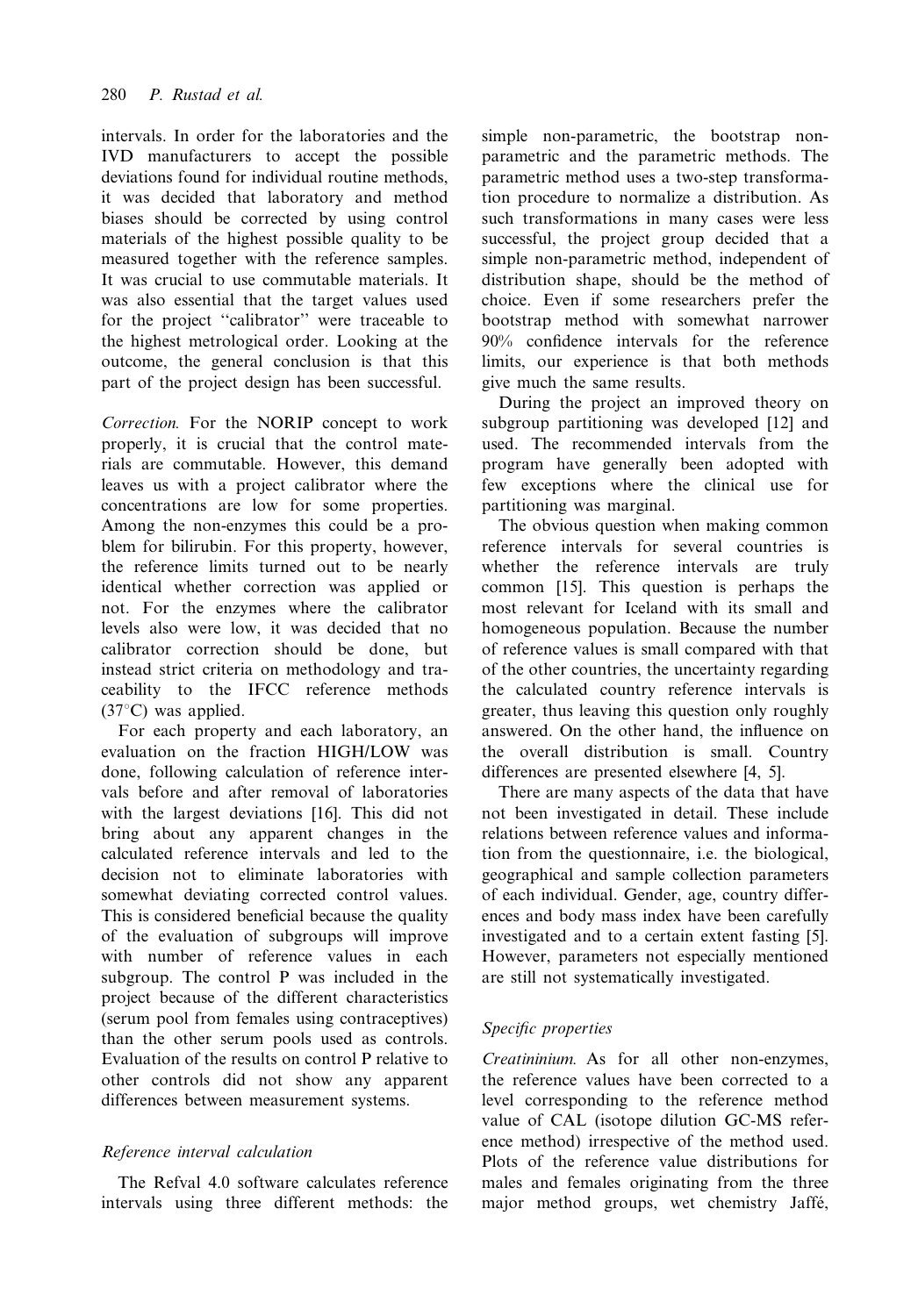wet chemistry enzymatic methods and Ortho Vitros, are shown on the NORIP home site [4]. The CAL-corrected reference intervals for the three method groups are presented in Table II. The proportional correction which is done here is not optimal for the Jaffe´ method because the measured value is not proportional to the true creatininium value. For the Jaffé method a non-proportional contribution is assumed because of non-creatininium chromogens. This problem may not be identified with the high and low controls because the content of non-creatininium chromogens is concentrated/ diluted to the same extent as true creatininium in the production process of these controls.

It is interesting that the reference intervals originating from the three method groups are reasonably similar despite the well-known unspecificity of the Jaffé method. Therefore the project group recommends common reference intervals for creatininium (Table II) irrespective of the method used as long as the trueness of the method is according to CAL- or X level corresponding to enzyme method level.

Potassium. For potassium, NORIP, Tietz [17] and Laurell [18] all agree on separate reference intervals for serum and plasma. The plasma intervals are almost identical, but both Tietz and Laurell suggest upper limits for serum that are about 0.5 mmol/L higher than those for plasma, which is not in agreement with NORIP. As it is well known that potassium continuously leaks from cells to plasma before separation, one might suspect that Tietz and Laurell incorporate non-standard preanalytical errors in their reference interval. It might be assumed that sample treatment has been optimal in this project (see ''Sample handling'') compared with what is common in general practice.

#### NORIP recommended reference intervals 281

Enzymes. The suggested reference intervals of the enzymes are discussed elsewhere [8]. Briefly it is concluded that: the upper reference limits for ALT, AST, CK and GT are markedly higher than those recently reported on behalf of the IFCC expert panel. Our limits for these enzymes are also somewhat higher than those currently in common use in the Scandinavian countries and in other parts of the world. Of the eight upper limits presented, the ones for CK deviate most from those commonly used, particularly that for men $<$  50 years of age. But several others have previously reported similarly high limits for young men.

Other properties. Descriptive data from the project and further discussion of the particular properties are presented elsewhere [5].

The haematology project is discussed elsewhere [3].

#### Implementation of common reference intervals

One important aspect of the project design was to engage the Nordic laboratories in the production of new reference intervals, which in turn would facilitate the implementation of the results. The Nordic societies of clinical biochemistry under the umbrella organization NFKK have taken the necessary initiatives to implement the reference intervals. By now, enzyme reference intervals have been implemented in Norway (May 2003) and in Denmark (from December 2003). Intervals for all properties will be implemented in the rest of the Nordic countries during 2004.

## Harmonization of method

By using commutable controls with certified reference values, the opportunity to further

| TABLE II. Creatininium reference intervals with 90% confidence limits for the three method groups. |  |
|----------------------------------------------------------------------------------------------------|--|
|----------------------------------------------------------------------------------------------------|--|

|                  |                                               | Female                                       | Male |                                               |                                              |     |  |  |  |  |
|------------------|-----------------------------------------------|----------------------------------------------|------|-----------------------------------------------|----------------------------------------------|-----|--|--|--|--|
| Method           | Reference<br>interval<br>$(\mu \text{mol/L})$ | $90\%$ confidence<br>intervals $(\mu mol/L)$ | N    | Reference<br>interval<br>$(\mu \text{mol/L})$ | $90\%$ confidence<br>intervals $(\mu mol/L)$ | N   |  |  |  |  |
| Enzymatic        | $46 - 92$                                     | $41 - 50$ , $86 - 96$                        | 137  | $60 - 105$                                    | $57-64$ , $101-109$                          | 113 |  |  |  |  |
| Jaffé            | $52 - 84$                                     | $51 - 53$ , $83 - 87$                        | 944  | $64 - 98$                                     | $62-65$ , $96-100$                           | 858 |  |  |  |  |
| Ortho            | $50 - 81$                                     | $49 - 52$ , $79 - 83$                        | 298  | $64 - 102$                                    | $63 - 66$ , $99 - 105$                       | 259 |  |  |  |  |
| NORIP suggestion | $50 - 90$                                     |                                              |      | $60 - 100$                                    |                                              |     |  |  |  |  |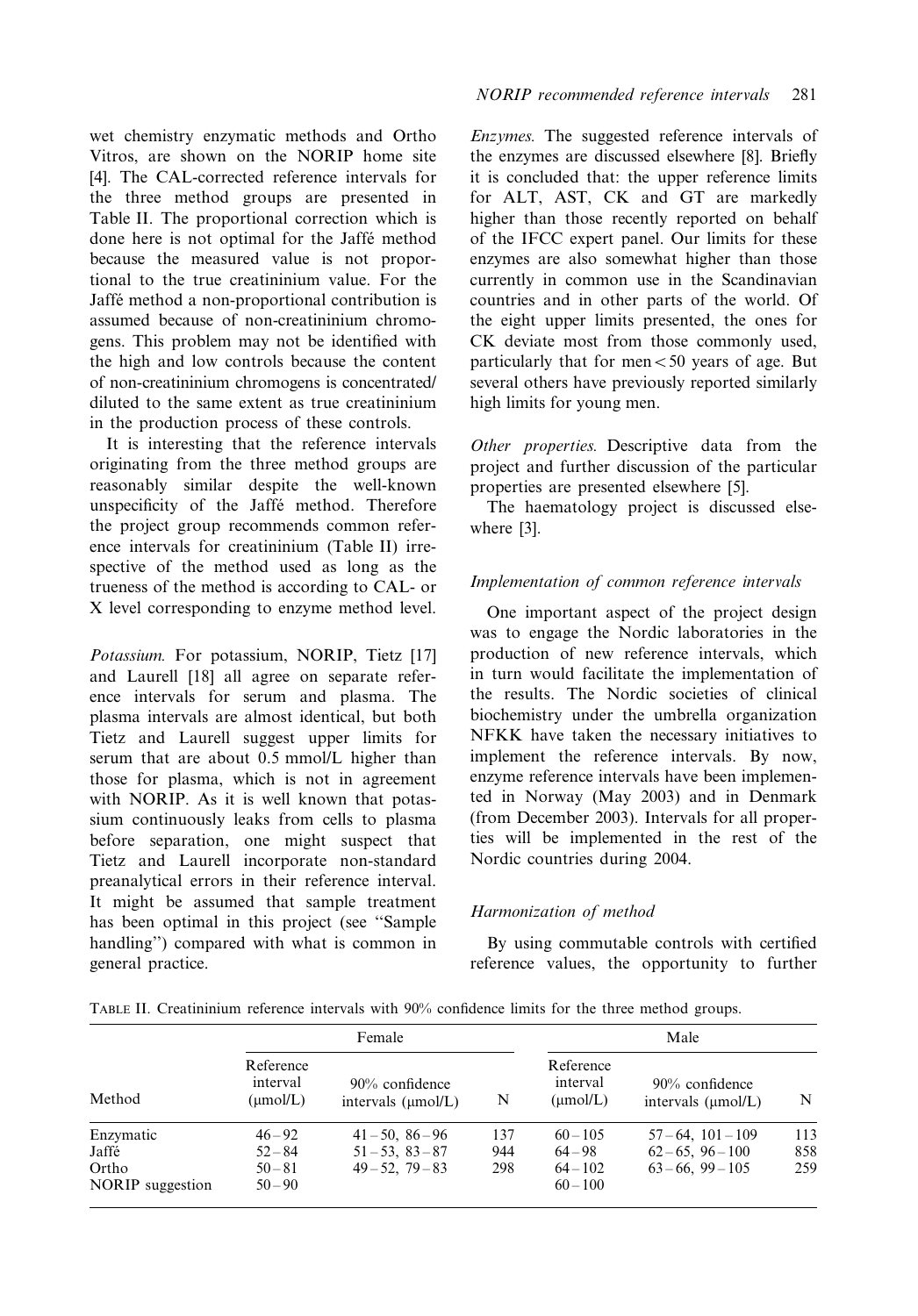improve analytical quality by harmonization of measurement trueness when implementing the reference intervals has been the key intention of the project.

The control serum  $X$  is available through DEKS as ''NFKK Reference Serum X'' to facilitate the trueness validation of the local methods.

In order to implement the common reference intervals in the individual laboratories, the project group suggests that a quality goal of absolute bias relative to target values for the control X of less than 0.375 of total biological variation should be held. These quality goals are presented in Table I for each property in the column ''Quality goal''. This means that the laboratory ought to fulfil the criteria:  $|M/T-1| < B$  where M is the measured value of X in the laboratory, T is the target value of X and B is relative bias quality goal (as suggested in Table I). As this approach only tests the method on one level, the laboratory should also ascertain that there is no concentration-independent bias relative to a reference method. This applies, for example, to creatininium. For laboratories using the Jaffe´ method, care should be taken to ensure agreement with the reference method over the whole measuring range. Concerning the Vitros method, although enzymatic in nature, this method has so far been calibrated to agree with the Jaffe´ method. Ortho has recently released the algorithms used for the conversions (according to Ortho, the relation between the Vitros results and their HPLC reference method is: VITROS =  $0.98 \times \text{HPLC} + 7.96 \mu \text{mol/L}$ .), so it should be possible to ensure traceability and compliance also for the Vitros method.

For the enzymes and some other properties with low target values for CAL and X, it might be necessary also to validate the method with respect to trueness at the levels of the clinically important reference limits.

If the criteria for the use of common reference intervals are not fulfilled, the laboratories are advised to investigate whether the reason is laboratory- or method related. If there is a method discrepancy, the IVD manufacturer should be addressed in order to collaborate on a general strategy to ensure the method complies with quality goals for implementation of the new reference intervals.

On the NORIP home site, comparisons

between serum and plasma for different measurement systems are presented. These comparisons should be taken into account before reference intervals for plasma are brought into use.

# ACKNOWLEDGEMENTS

The work was carried out in close cooperation with the community of clinical chemistry in the Nordic countries. The analytical and logistic work was made possible by the staffs at the participating laboratories. We thank other persons and institutions (in alphabetical order) outside the NORIP project group for invaluable contributions to the final result:

Ole Blaabjerg, Odense University Hospital, Odense, for supervision of production of the controls HIGH and LOW.

Ivan Brandslund, Vejle Hospital and Vejle Amt, for providing the project with the data registration program.

Christian Enggaard, Nalge Nunc International, for providing sample tubes free of charge.

Nils Jørgensen, Sønderborg Hospital, Sønderborg, for advice on data handling.

Minna Loikkanen, Labquality, Helsinki, for providing the project with the method database, providing us with a part of CAL and for the practical aspects concerning the project in Finland.

Gunnar Nordin, EQUALIS, Uppsala, for handling the practical aspects of the project in Sweden, also as the key person in the haematology part of the project.

Elin Olavsdottir, Landspitallin, Reykjavik, for translating the project description to English.

Inger Nørgaard, Hjørring Hospital, Hjørring, for production of the controls P, HIGH and LOW.

Kjell Torgeir Stokke, the project leader's chief at Fürst Medical Laboratory, Oslo, for allowing him to have a free hand with this project.

Petter Urdal, Ullevål University Hospital, Oslo, one of the persons to take the initiative in the project, also the organizer of the seven Norwegian groups who evaluated the NORIP results.

## **REFERENCES**

1 Hyltoft Petersen P, Blaabjerg O, Irjala K. Assessing quality in measurement of plasma proteins. Nordkem Publications; 1994.